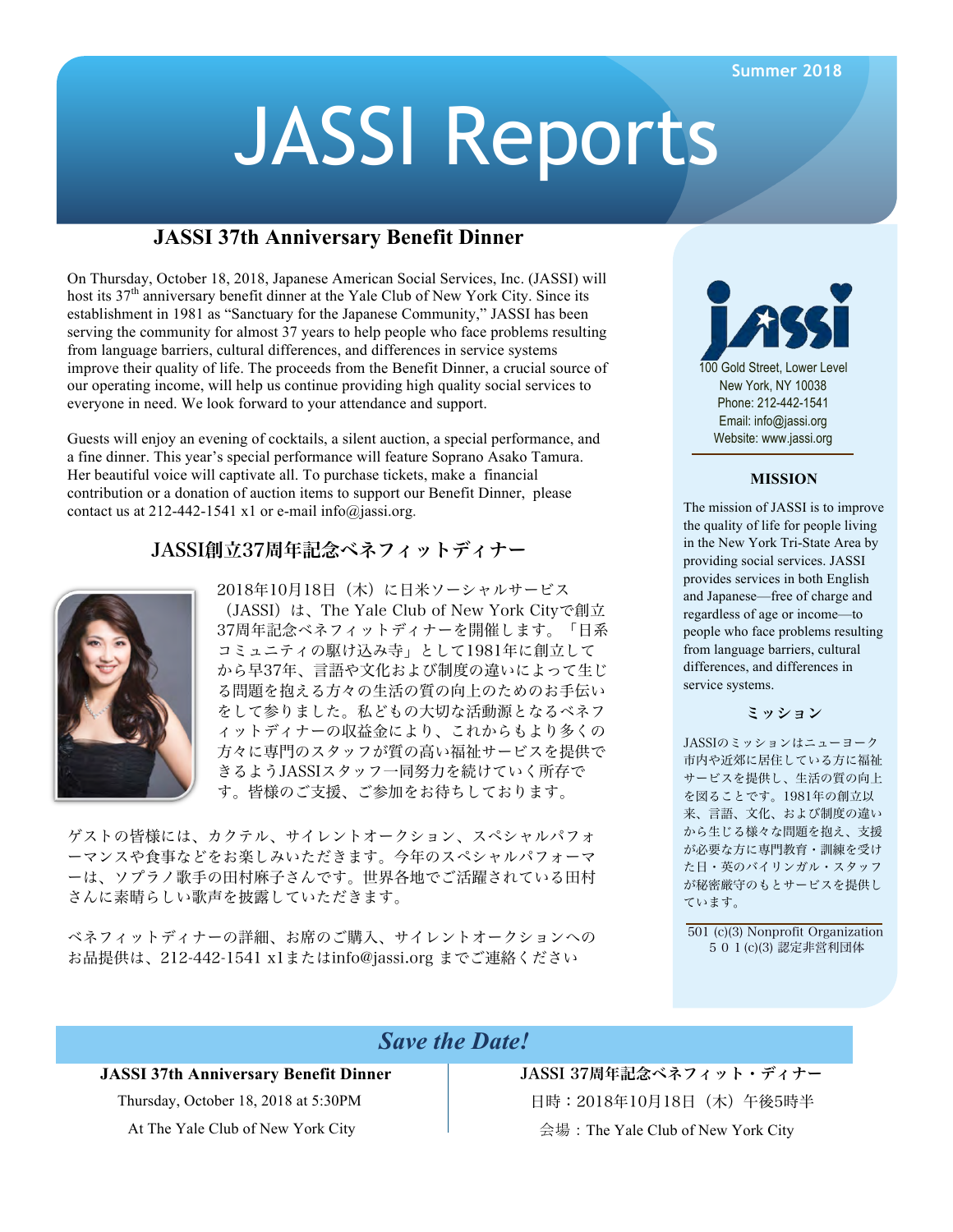# **JASSI's NEW Board Member /** 新理事の紹介

I am very honored to be elected as a director for the Japanese American Social Services, Inc. (JASSI) Board. I was born in the US and grew up in Japan. Growing up in Japan, I have witnessed the growth of an aging population and the problems that emerge from that. I have always had a passion for helping others, and what JASSI supports, especially seniors in need, is close to my heart as my mother lives alone in Japan and is in her 60s. When I recently took my annual trip home to Japan, I realized how much need there is for elderly assistance. My friends who work with the elderly inspired me, and this is the perfect opportunity for me to give back. I am excited to be a positive influence for the elderly Japanese living in NYC and others in need. **Monica Jenson/**ジェンソン・モニカ 



理事としてJASSIの一員となれたことを非 常に嬉しく思っております。アメリカ生ま れですが、日本で育ちましたので、日本の 高齢化とそれに伴う問題などは日々の生活 の中で目の当たりにしてきました。60代の 母を一人日本に残しアメリカで生活をして いますので、JASSIの支援、特に高齢者の 方々へのサポートは大事だと思っていま す。理事としての活動を通し、ニューヨー クの高齢者や支援が必要な方の手助けがで きるよう努力してまいります。

# **JASSI's Activities & Events /** JASSIの活動&イベント

# **Prevent Cancer Super Colon Day /** がん予防スーパー・コロン・デー



On Saturday, March 3<sup>rd</sup>, the Prevent Cancer Super Colon event was held at Queens Center Mall. Led by NewYork-Presbyterian/Queens, JASSI joined the event with other partner service agencies to raise awareness of the importance of colon cancer

screening. 1,316 adults walked through the event and received information on resources available throughout the city.

2018年3月3日(土)、大腸がん検査の大切さを訴えるためのイベント、ス



ーパー・コロン・デーがNew York-Presbyterian Queens病院主催の元、ク

イーンズセンターモールにて行われました。がん検査の重要性を提唱するためJASSIも他のパートナー団体と 共に出席しました。1,316名の方がイベントに立ち寄り、NY市内にある様々なサービス提供者の情報を得ることができました。

# **JASSI on Sakura RADIO /** ジャシーがさくらラジオに出演

On March 22, 2018, Chisato Horikawa, Director/NYS Certified Application Counselor at JASSI, was invited to be on Radio Doctor of Sakura RADIO to talk about US health insurance. She explained the US health insurance system, ObamaCare, and options for those who missed the Open Enrollment Period.



JASSIのディレクターでニューヨーク州保険申請カウンセラーでもある堀川智里がさくらRADIOの ラジオドクターに出演し、アメリカの医療保険の仕組み、オバマケア、加入期間を逃してしまった 人のオプションを含むアメリカの医療保険について解説しました。

#### **How to Access Health Care in NYS** / 「NY州で医療機関を受診するために知っておきたいこと」



On April 20, 2018, JASSI participated in the  $10<sup>th</sup>$  annual Sakura Health Fair co-sponsored by the Japanese American Association of New York, Inc. and Japanese Medical Support Network. JASSI and the Coalition for Asian American Children and Families (CACF) co-sponsored a free seminar on "How to Access Health Care in NYS." Fumie Singh, Program Assistant Coordinator/NYS Certified Application Counselor at JASSI, discussed US health insurance and its terms, ObamaCare, and options for the uninsured. 41 participants provided positive feedback. This seminar was supported through Access Health NYC.

2018年4月20日(金)、JASSIは日系人会と邦人医療ネットワークが共催する第10回サクラ・ヘ ルス・フェアに参加し、「NY州で医療機関を受診するために知っておきたいこと」と題したセミ ナーを開催しました。プログラムアシスタントコーディネーターでニューヨーク州保険申請カウ

ンセラーでもあるシン文恵が、アメリカの健康保険、保険用語、オバマケア、保険のない方のためのオプションなどを解説しまし た。41名の参加者からは様々な質問があり、保険への関心の高さが伺えました。このセミナーは 、 Access Health NYCからの助 成金をいただき、Coalition for Asian American Children and Families (CACF)と協賛にて開催いたしました。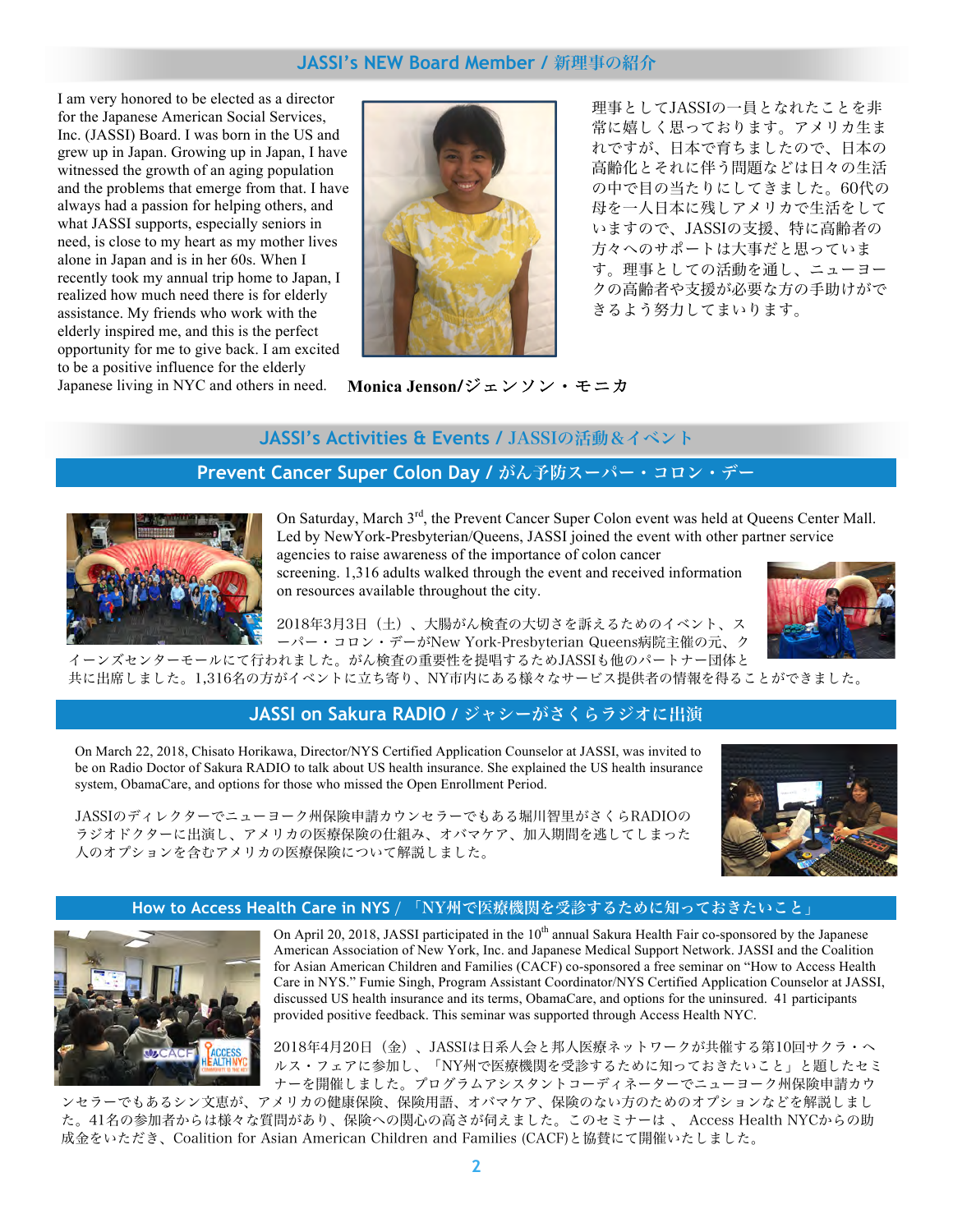# **CACF 10th Annual APA City Advocacy Day**/第10回アジア・太平洋諸島系アメリカ人シティー・アドボカシーデー

On Wednesday, April 25<sup>th</sup>, the Coalition for Asian American Children and Families (CACF) held a press conference and rally in front of City Hall. JASSI joined the rally as a representative of the Japanese community to appeal to the State and City governments to secure fair budgets for the increasing population of Asian Pacific American New Yorkers.



2018年4月25日(水)、Coalition for Asian American Children and Families (CACF)が主 催するアジア・太平洋諸島系アメリカ人による ラリーがシティーホール前で行われました。ニ ューヨーク市の予算がアジア系コミュニティへ も公平に組まれるように日系コミュニティの代 表としてJASSIも参加しました。

# **Spring Luncheon by East Restaurant /** イーストレストラン提供 春のランチ会

JASSI's Senior Program's annual Osechi & Karaoke Luncheon ended in 2016 when East Restaurant in Manhattan closed its doors permanently. However, like they did in 2017, East Restaurant offered to help continue the tradition by catering their food to JASSI's office from their restaurant located in Teaneck, NJ. On Friday, May 11, 2018, East Restaurant catered their *sushi* and Japanese hors d'oeuvres, and Mr. Taiki Wakayama, President of W&E Hospitality, Inc. and the owner of East Restaurant, joined the Spring Luncheon with JASSI's senior members. After eating the delicious *sushi* and hors d'oeuvres, they all had fun playing a bingo game. We appreciate Mr. Wakayama for coming to the luncheon and giving our senior members not only delicious Japanese food but also an opportunity to meet and interact with other senior members.





2016年9月のマンハッタン店閉店に伴い、長年 イーストレストランの皆様のご厚意で行われて

いた「お節ランチ&カラオケ会」は終了いたしましたが、JASSIシニアメンバーの皆様のた めにと、イーストレストランが昨年同様、今年もニュージャージー州ティーネック店より ケータリングでお寿司をメインにオードブルも加えた盛りだくさんのお食事を届けてくだ さり、2018年5月11日(金)、 春のランチ会が行われました。当日はイーストレストラン を運営するW&Eホスピタリティーグループの若山大木社長をお迎えし、 シニアの皆さんは 会話を楽しみながら美味しいお寿司やオードブルを召し上がった後、ビンゴゲームを楽し まれました。皆様の交流の場となる貴重な楽しい時間をご提供くださったイーストレスト ラン関係者の皆様、若山社長に心より感謝いたします。イーストレストランは引き続きテ ィーネック店で営業されています。

East Japanese Restaurant: 1405 Teaneck Road, Teaneck, NJ 07666: 201-837-1260

# **Asian American Impact Fund (AAIF) Grantee Celebration /** AAIF受賞祝賀会

On Friday, May 18, 2018, JASSI has received a grant from Asian American Impact Fund. This grant will enable us to launch a new service for our seniors - "Senior Assurance Call."

2018年5月18日 (金)、JASSIはアジアン・アメリカン・インパクト・ファンド (AAIF) から助成金を いただき、受賞祝賀会に出席しました。この助成金により、高齢者プログラムの新たなサービス「高齢 者見守り電話サービス」を実施することができます。





っていただく機会にもなりました。

# **Volunteer Appreciation Party /** ボランティア感謝祭

On Tuesday, May 23, 2017, JASSI held a Volunteer Appreciation Party to show our appreciation and applaud our volunteers who have been assisting JASSI's services. Volunteers who joined the party met other volunteers and deepened friendships while enjoying a light meal. It was also a good occasion for them to learn about other volunteer activities.

2018年5月22日(火)、日頃からJASSIの活動支援やコミュニティ内で困っていらっしゃる 方々のために献身的な活動をしてくださっているJASSIボランティアの皆様に、感謝の気持ち を込めて感謝会を開きました。当日はボランティアの皆様にご参加いた だき、お食事を楽しみつつ、楽しいゲームを通じて他のボランティアの 皆さんと交流を深め、JASSI内での様々なボランティア活動について知

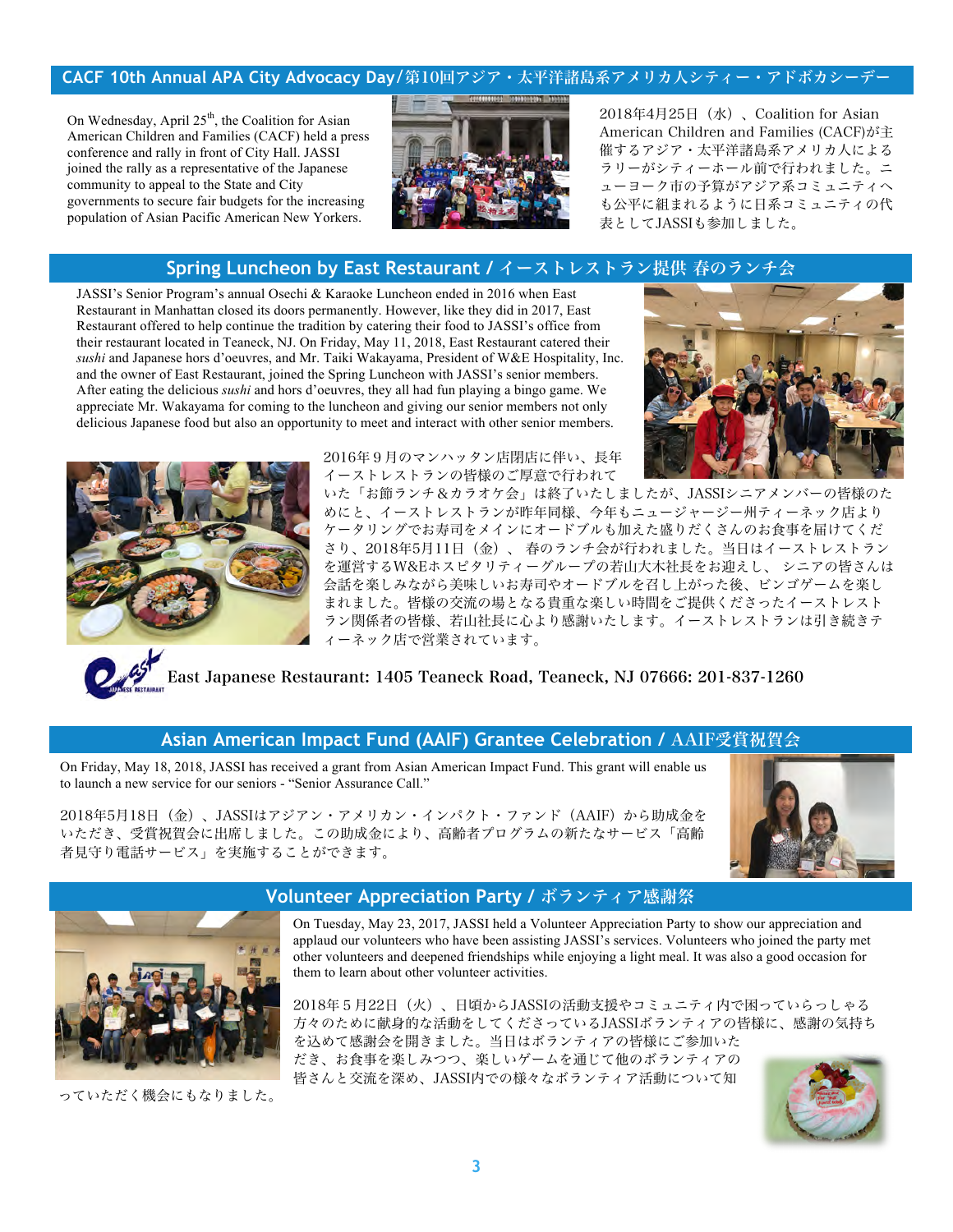# **Free English Conversation Classes /** JASSI主催無料英会話クラス

Collaborating with New York City Mayor's Office of Immigrant Affairs, JASSI offered 10-week English Conversation Classes on Wednesdays from March to May. Volunteer teachers taught lessons using the 10 part "We Are New York (WANY)" education series. Students learned English and about city services through volunteer-led conversation groups. The students said, "I gained useful knowledge to access City resources, such as 311," "Because of this class, I got motivated to continue studying English," "Please continue this course every year!" We held a graduation party after the last class on Wednesday, May 23, 2018, where everyone brought snacks to share, showed off their talent, and enjoyed the conversation. Congratulations!





#### ニューヨーク市Mayor's Office of Immigrant Affairsの協力

で、JASSIは2018年3月から5月の10週間毎週水曜日に、英会話クラスを開講しました。「We Are New York (WANY)」と呼ばれるDVD教材を使用して、ボランティア講師によるレッスンが進 められました。参加した生徒の皆さまは、英会話力向上の他に、日常生活に役立つトピックでニュ ーヨーク市の福祉制度についても学びました。「NY市公共ダイアル311など、ニューヨークで暮ら すための有益な情報が得られた」、「このクラスのおかげで英語の勉強を続けようと思えた」とい う感想や「ぜひ毎年続けて欲しい」という要望もありました 。2018年5月23日(水)の最後の授 業の後には、終了パーティーも行われ、お菓子を持ち寄り、パフォーマンスも行われる中、会話を 楽しみました。生徒の皆さま、ご卒業おめでとうございました!

#### **New York City Council Budget Hearing /** NY市議会予算公聴会



On Thursday, May 24, 2018, JASSI, as a representative of the Japanese community, gave a testimony at the New York City Council executive budget hearing. Asian American Federation formed a group of Asian American advocates to give a testimony on the needs of funding for programs and services for the Asian community.

5月24日(木)、Asian American Federationがアジア系コミュニティーのアドボケートを集め、NY市 議会予算公聴会にアジア系コミュニティーへのサービスやプログラムのファンディングの必要性を訴 え、JASSIも日系コミュニティーの代表として証言いたしました。

# **The 12<sup>th</sup> Fundraising Seminar "Cholesterol"/第12回ファンドレージングセミナー「コレステロール」**

On Friday, June 1<sup>st</sup>, 2018, Dr. Takumi Kitamoto, a postdoctoral researcher at Columbia University Medical Center, spoke about cholesterol at the JASSI's fundraising seminar. A participant shared her comment that it was a great opportunity to obtain updated information on cholesterol and to learn about medication safety and efficacy. The seminar fees were donated to JASSI for its operating funds. You can support the community while learning about the topic of your interest. Please join us for the next fundraising seminar!



6月1日(金)、JASSIのファンドレージングセミナーで、 コロンビア大学メディカルセンターでポスドク研究員とし て働く北本匠医師を講師に迎え、コレステロールについて お話していただきました。参加者からは「コレステロール についての最新情報が得られて良かった。薬の安全性や効 果など、初めて知ることがたくさんあり勉強になった」と の声をいただきました。また、北本先生は参加者からのた くさんの質問にも、具体例を交えながら一つ一つ丁寧にお 答えいただきました。参加者から頂いた参加料はJASSIの 活動資金として寄付されます。セミナーに参加すること で、新しい知識が広がり、コミュニティの皆様への支援に 繋がります。今後も奮ってご参加ください。

#### **Deloitte IMPACT Day /** デロイト社「インパクト・デー」



On Friday, June 8, 2018, Deloitte hosted its annual IMPACT Day and chose JASSI for its efforts to serve the local community. Twenty-six employees from Deloitte contributed their time to mail approximately 3,500 letters to the community while assisting JASSI's senior volunteer members. JASSI senior members enjoyed the inter-generational exchange with Deloitte volunteers. Many thanks to Deloitte volunteers for helping JASSI and contributing to the community!

会計監査や企業コンサルティング業務をされているデロイト社が、年に一度全 米で行うコミュニティサービスイベント、「インパクト・デー」を通して、 JASSIのボランティア活動に従事してくださいました。2018年6月8日(金)、 デロイト社から26名の社員の方がボランティアとして参加してくださり、JASSI のシニア・ボランティアの皆さんと交流を深めながら、約3,500通の定期刊行物 の郵送準備をしてくださいました。 シニアの皆さんにとって、デロイト社の皆 様との世代間交流は日常生活の刺激となり、とても楽しまれたようです。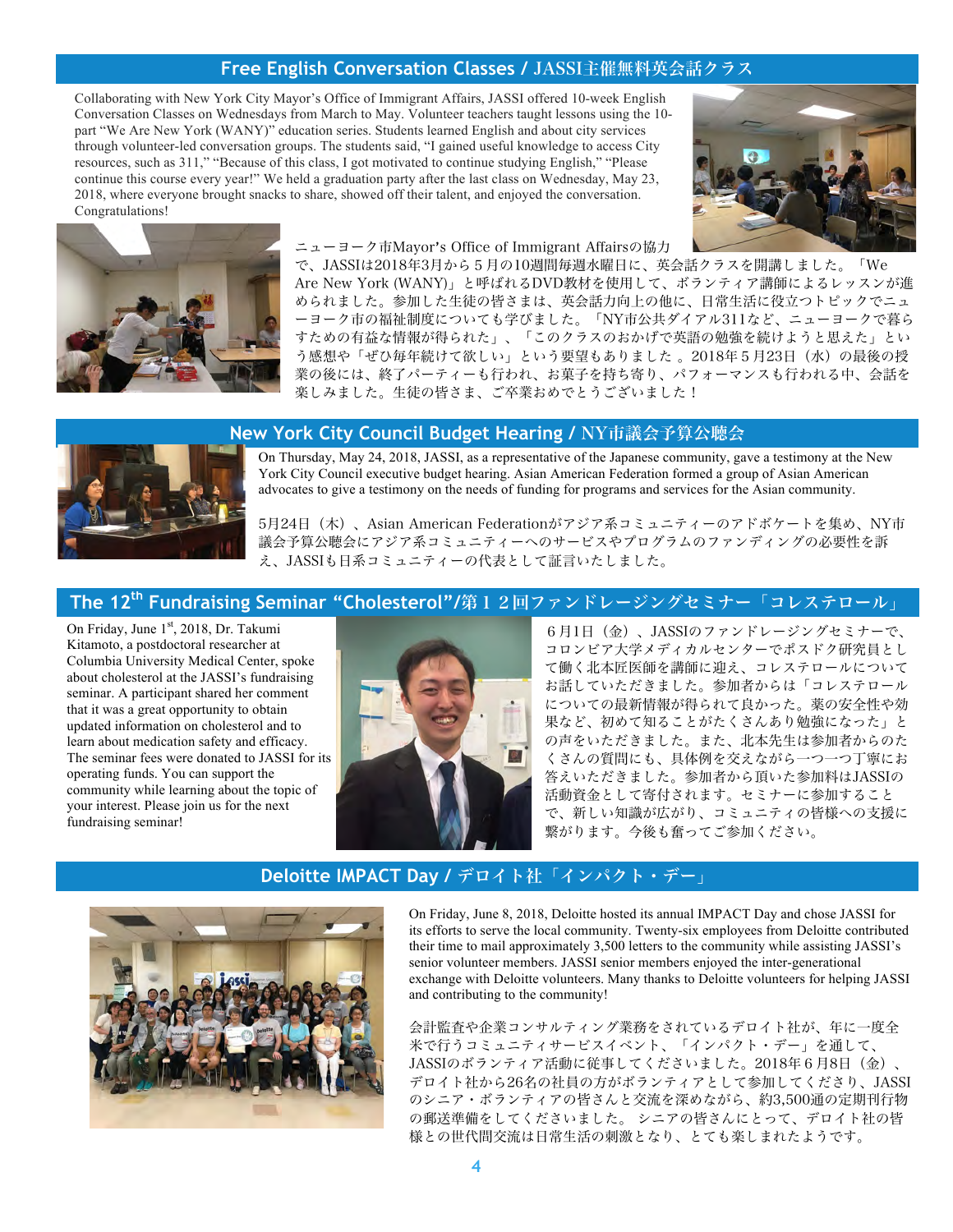## **Goldman Sachs Community TeamWorks: Strawberry Picking /** ゴールドマンサックス社:イチゴ狩り

On Wednesday, June 13, 2018, JASSI had our annual Strawberry Picking Bus Tour at Alstede Farms in New Jersey. Although it rained, 21 senior members enjoyed strawberry picking, activities with volunteers, and farm shopping. Goldman Sachs (GS) sponsored the event and provided all the funds required for the event. 15 GS volunteers assisted our senior members.





6月13日(水)、今年もニュージャージーのAlstede Farms へ恒例イチゴ狩りバスツアーに行ってきました。雨が降る 中、21人のシニアの皆さんがイチゴ狩りやゴールドマン

サックス (GS) 社員とのアクティビティ、農園でのお買い物を楽しみました。このイベントは GS社の提供で開催され、全てのコストを負担して下さるだけではなく、GS社から15名の方 がボランティアとしてシニアメンバーのサポートをしてくださり、新鮮なイチゴを摘みなが ら楽しい一日を過ごしました。

#### **Free Mammogram Screenings /** 無料乳がん検診



In collaboration with Korean Community Services of Metropolitan New York, Inc. (KCS), JASSI offered free breast cancer screenings for women 40 and older on Saturday, June 16th in Midtown. 22 women had a mammogram on that day. Some of them had not had a mammogram for many years and appreciated this opportunity. This event was funded by Susan G. Komen Foundation. Another screening event will be held in November. If interested, please contact info@jassi.org to sign up for JASSI's e-newsletter!

JASSIは Korean Community Services of Metropolitan New York, Inc.(KCS)との パートナーシップの元、40歳以上の女性へ無料の乳がん検診を6月16日(土)にミッ ドタウンにて実施しました。22人の方が参加されました。中には何年もマンモグラ ムを受けていないという方もおり、「このような機会がもらえて良かった」とのお 声をいただきました。この検診はSusan G. Komen Foundationからの助成金によ り開催されました。11月にも再度行いますので、ご興味のある方はJASSIのenewsletterにご登録ください(info@jassi.orgまで)。

#### **JASSI REPORTS' Mailing Help by KPMG /** KPMGによるニュースレターの印刷と郵送のお手伝い

KPMG employees helped print and mail this newsletter. With their help, we have been able to deliver color-printed newsletters for three years in a row. We deeply appreciate KPMG for their commitment and generosity.

監査、税務、アドバイザリー・サービスを提供するKPMG社の社員の方々が、皆さまが今お読 みになっている夏のニュースレターの印刷と発送準備をコミュニティーサービスの一環として 今年もお手伝いしてくださいました。 KPMG社のおかげですでに3年間、皆様に夏のニュース レターをカラーでお届けできています。心より感謝いたします。



#### **Senior Assurance Call /** 高齢者見守り電話サービス

With the grant received from Asian American Impact Fund (AAIF), JASSI is implementing a new service, "Senior Assurance Call." JASSI will offer phone calls for Japanese senior citizens who are over 60 years of age and live alone to ensure that they can maintain their sense of well-being in their homes and community. This call also provides social contact and emotional support. This service was established based on the fact that 53% of JASSI's Senior Program members reside alone and that JASSI received requests for phone calls to check on their well-being. Please contact us if you or someone you know needs the assurance calls. We are also currently recruiting volunteers who can support this service. If you are interested, please contact us.

JASSIではAsian American Impact Fundから助成金を受け、60歳以上で一人暮らしをされている高齢者を対象に高齢 者見守り電話サービスを実施する予定です。このサービスはジャシー高齢者プログラム・メンバーの統計により、 53%の方々が一人暮らしをされていることと、健康に不安を抱える方々からの、定期的に様子を伺う電話をして欲し いという要望に基づいて設置されました。事前に決められた時間に安否確認のお電話をするサービスで、時にはお話し 相手にもなります。見守り電話サービスが必要な方、またはそのような方をご存知の方は、ご一報ください(212-442- 1541内線1番)。また、現在見守り電話サービスのお手伝いをしていただけるボランティアも募集しておりますので、こ 興味のある方はジャシーまでご連絡ください。

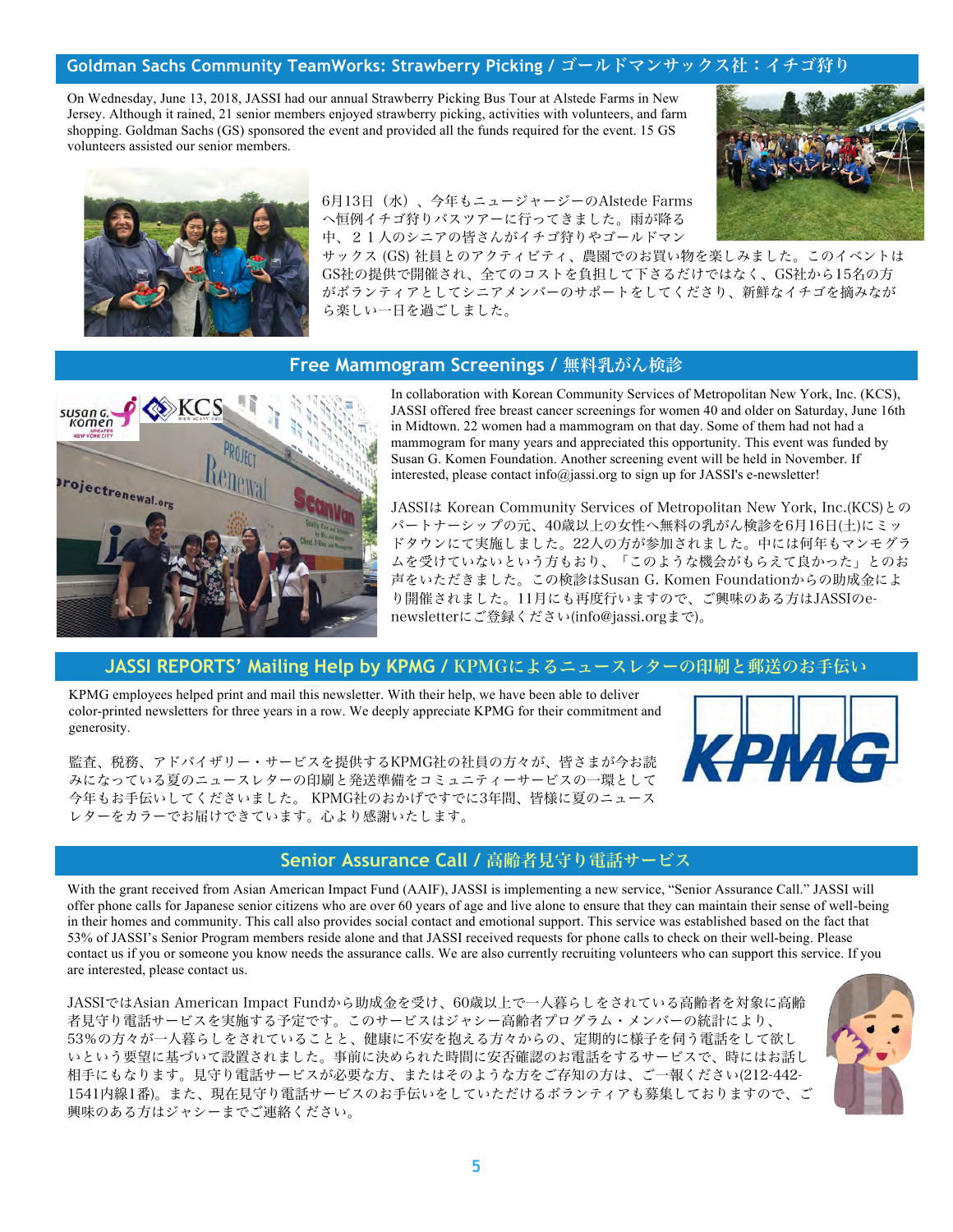# **FY2018 Annual Program Report (July 1, 2017 – June 30, 2018) /** 年間プログラム報告

#### **Hotline Program**

JASSI's Hotline Program provides information and referral services for those who are under 60 years of age though phone, email, and in-person counseling. Crisis intervention, case assistance, and companion services to government agencies are provided as needed. During the 2018 fiscal year (July 1, 2017 – June 30, 2018), we fielded a total of 2,303 inquiries to assist 1,270 people. The most common inquiries were 1) Health Insurance, 2) Health/Mental Health, 3) Enrollment Assistance, 4) Public Benefits, and 5) Legal. The following is one example of the cases we provided services to:

Ms. A called JASSI to schedule an appointment for a free cancer screening after hearing about our screening event. When JASSI staff asked whether she was insured, she reported that she had been uninsured after she left her previous job and that she was not sure what to do. JASSI staff then explained the health insurance system and arranged an appointment for in-person enrollment assistance. She was found to be eligible for Medicaid. JASSI staff provided information on public benefits in addition to health insurance. She expressed relief and gratitude to JASSI for such thorough assistance and information.

#### **Senior Program**

JASSI's Senior Program provides free information and referral services to senior citizens who are 60 years of age and older. Case assistance, home visits, friendly visits, escort services to doctor's appointments, and companion services to other agencies are also provided as needed. During the 2018 fiscal year (July 1, 2017 – June 30, 2018), we fielded 2,091 inquiries to assist 548 people. The most common inquiries were about Medicare, Medicaid, Social Security Benefits, and Enrollment Assistance. JASSI currently has 478 senior members and approximately half of them live alone.

#### **Caregiver Support Program**

With grants from the New York City Department for the Aging, JASSI's Caregiver Support Program provides services to those who care for loved ones over 60 years of age. The services include homecare and benefit referrals, supportive counseling, respite care, and supplemental services.

#### **Community Outreach Program**

Through its website, JASSI Reports, e-newsletters, Facebook, Twitter, Japanese community online bulletin boards, Japanese newspapers, and media, JASSI's Community Outreach Program provides news about JASSI's programs and activities as well as a wide range of social service information. During the 2018 fiscal year, a total of 47,421 individuals visited JASSI's website to seek such information.

#### ホットライン・プログラム

JASSIのホットライン・プログラムでは、電話、Eメールや面談で情 報提供や各種機関紹介などのサービスを提供しています。必要に応 じて危機介入、ケースアシスタンス、公的機関への同行も行ってい ます。2018年会計年度(2017年7月1日~2018年6月30日)は、2,303 件の相談に応じ、1,270名の方に支援を提供しました。最も多かっ たお問い合わせは、1) 健康保険、2) 健康問題 、3) 健康保険への加 入のお手伝い、4) 公的制度、5) 法律問題でした。以下がホットラ インのケース例です。

無料がん検診のお知らせを受け取り、AさんはJASSIへ予約の電話 をしました。JASSIスタッフが保険の有無について尋ねたところ、 Aさんは以前の会社を退職してから保険未加入状態が続いており、 仕組みがわからず困っていた、とのことでした。JASSIスタッフは 保険の仕組みについて説明し、後日面談の予約を取り、Aさんの保 険申請手続きのお手伝いをしました。申請の結果、Aさんは Medicaidに加入することが出来ました。また、保険の他にも公的扶 助についての情報を提供し、「これで安心して病院に行ける。こん なに政府から色々なサービスがうけられるとは思っていなかっ た。」と言っていただきました。

#### シニア・プログラム

JASSIのシニア・プログラムでは、60歳以上の方に電話、Eメール や面談で情報提供や各種機関紹介などのサービスを提供していま す。必要に応じてケースアシスタンス、自宅訪問、フレンドリービ ジット、病院へのエスコート、公的機関への同行も行っています。 2018年会計年度は、シニアを対象に2,091件の相談に応じ、548名 の方に支援を提供しました。最も多かった相談は、メディケア、メ ディケイドやソーシャルセキュリティーベネフィットなどの公的支 援制度に関する質問または加入・更新の支援手続きでした。また、 現在478名のシニア・プログラム・メンバーがおり、そのうちの約 半数が一人暮らしをされています。

#### ゲアギバー・サポート・プログラム

ニューヨーク市老齢局の助成金により、JASSIのケアギバー・サポ ート・プログラムでは、60歳以上の方の介護をされているケアギバ ー(介護者)への支援を行っています。公的支援や在宅介護等に関 する情報提供やサポート、精神的サポート、休息サービス、物品補 助などを提供しています。

#### コミュニティ・アウトリーチ・プログラム

JASSIのコミュニティ・アウトリーチプログラムでは、JASSIの活 動・プログラム紹介や公衆教育を提供しています。ウェブサイト、 JASSI Reports, E ニュースレター、Facebook, Twitter, 日系オン ライン掲示板、日経新聞やメディアを通してJASSIの活動紹介や役 立つ福祉情報の配信をしています。ウェブサイトには多岐にわたる 福祉情報が掲載されており、年間47,421名の方が訪問されました。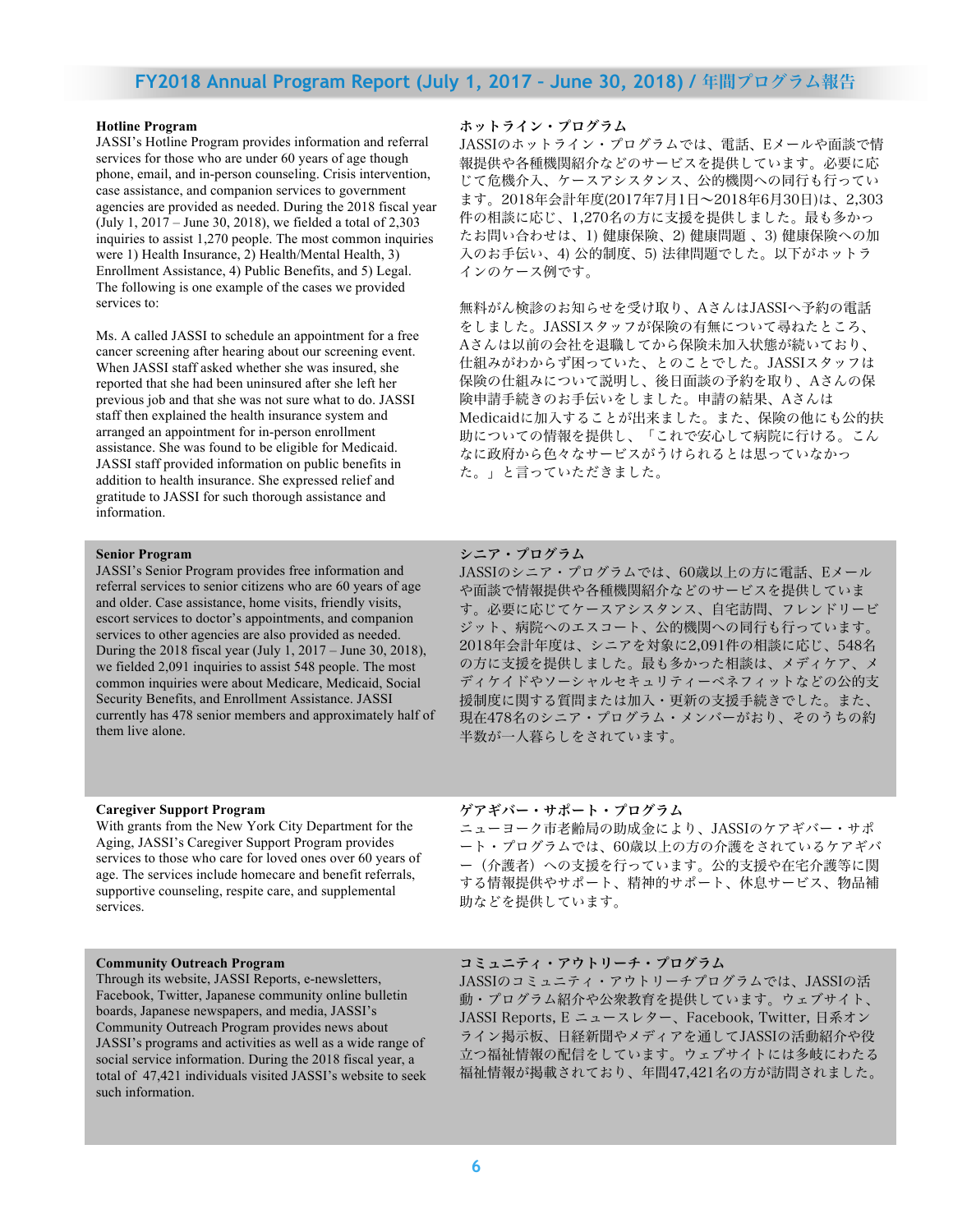# **Accepted Donation Period: February 21, 2018 – July 12, 2018**

# **Thanks to our Tomo no Kai Members** 友の会会員の皆様にお礼申し上げます

We would like to express our sincere appreciation to the following corporations for renewing their membership in *Tomo no Kai* (Friends of JASSI). 下記の企業 に、JASSI友の会を更新していただきました 。この場を

借りて厚くお礼申し上げます。

Actus Consulting Group, Inc. Eisai USA Foundation, Inc. ITO EN (North America) INC Japanese Chamber of Commerce and Industry of New York, Inc. Law Office of Ryoko Mochizuki and Associates, LLC-LORMA HR Advisory Service Mitsui & Co. (U.S.A.), Inc./Mitsui U.S.A. Foundation Nippon Steel & Sumitomo Metal U.S.A., Inc. Relo Redac, Inc. Sony Corporation of America Sumitomo Corporation of America Foundation Tabata Oxford Personnel LLC Toyota Motor North America, Inc.

## **We thank FOR generous support from: JASSI**の活動を支援してくださって いる下記の団体・企業の皆さまにお礼申し上げます

Asian American Federation Asian American Impact Fund Coalition for Asian American Children and Families City of New York Department for the Aging Daiwa Capital Markets America, Inc. Deloitte Tax LLP-New York, Japanese Services Group Deloitte & Touche LLP-New York, Japanese Services Group East Restaurant Goldman Sachs & Co. Hamilton-Madison House Inc. Hairppy, Ltd. KPMG LLP Korean Community Services of Metropolitan New York, Inc. New York City Mayor's Office of Immigrant Affairs New York Japanese-American Lions Club New York State Department of Health Cancer Services Program, Queens NewYork-Presbyterian/Queens SET SHOP Sojitz Corporation of America Susan G. Komen Foundation

# **Thanks to Ticket Donors** チケットの寄付ありがとうございました

We thank the following donors for free tickets that enabled JASSI's senior program participants attend various cultural events: Sachiyo Ito & Company and Showtime Company.

JASSIシニアを様々な文化イベントにご招待くださいました伊藤さちよ舞踊団様、Showtime Company様に心よりお礼申し上げます。

# **We thank all individuals for their generous support of JASSI JASSI**の活動をサポートしてくださっている多くの方々に感謝申し上げます

Due to limited space, not all donors are listed. We are truly thankful to all our generous donors! 紙面の都合上、一定額以上の寄付を頂いた方のみ掲載させていただきましたが、ご寄付を下さった皆様に心より感謝いたします。

Toshiko Akiyoshi Akiko Arai Fumi Arai Seiichi Aso Robert E. Baensch Miyoko Balogh Joseph Basset Misako Folzenlogen Kimiko Fujimura Ryoko Gelpi June Goldberg Sakae Hata Kimie Hayashi Hitoe Hayashida Hozue Higuchi Koji Hoshino Mary Ito

Kunio and Hideko Iyoda Taneko Kameda Akira Kase Eiko Kato Kuniko Kazama Kunimichi Kitamura Lily Kiyasu Kumiko Konaka Masako Kumagai Ted Kurahara Mari Matsumoto Dai Miyazaki Yumiko Morimoto Takeshi Nakanami Keiko Nakano Saeko Nakao Kuniko Narai

Keiko Numata Shigeko Okubo Mari Oshima Kinuko Pattersen Ikuko Roth Tomiko Sakazume Tomoko Sato Ryochi Shirai Masaki Shirota Kayoko Sorensen Akira Suzuki Edna R. Suzuki Lisa Tashiro Kumiko Teraoka Fujiko Tonegawa Rie Tora Kozo Wada

Tsugie Watanabe Takako Yamaguchi Sayoko Yoshida Masako Yoshida